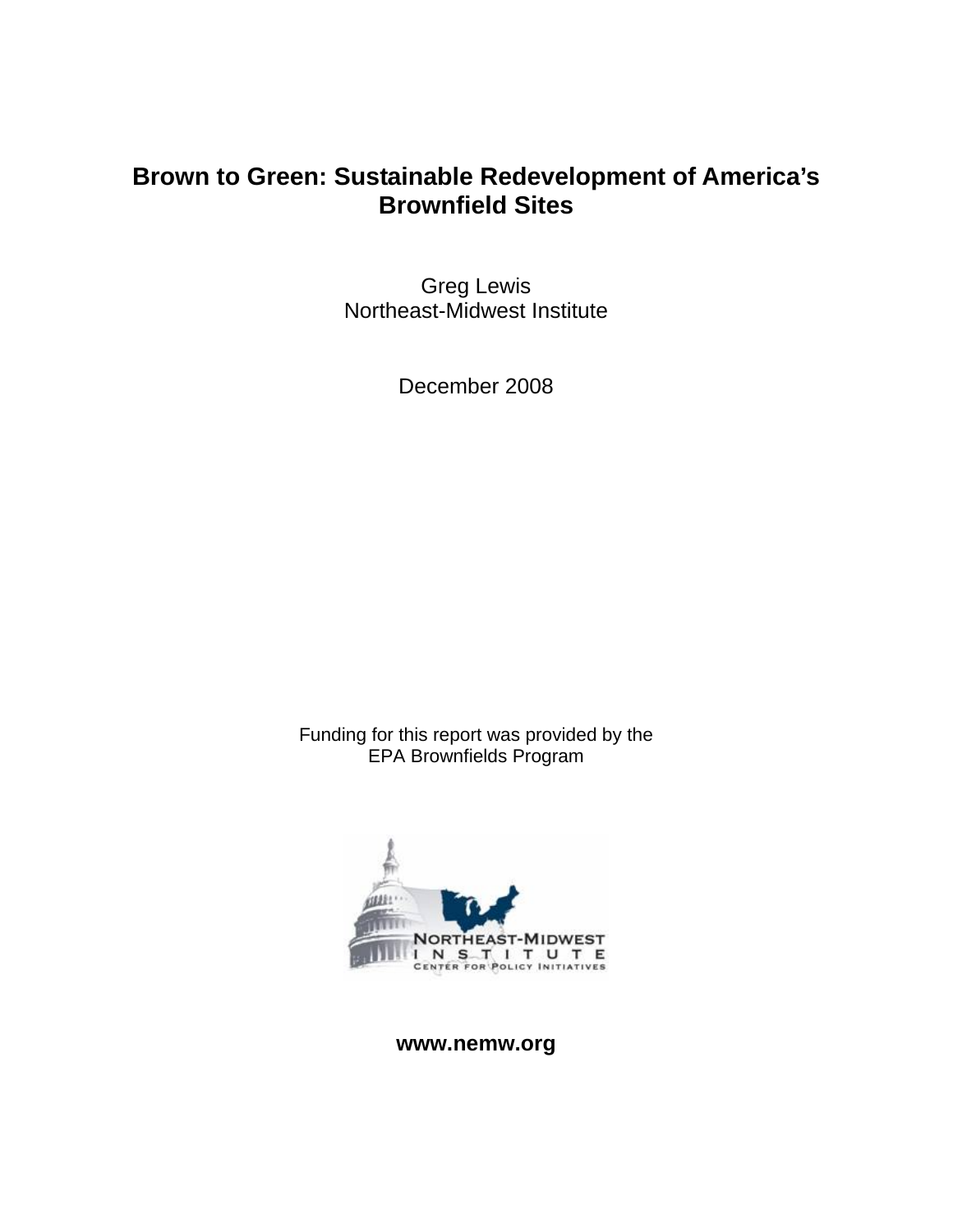### **Executive Summary**

The very nature of brownfields revitalization, with its emphasis on infill development, pollution prevention, and environmental remediation, is well suited to advance creative experimentation with sustainable reuse initiatives. Sustainable brownfields redevelopment techniques have the potential to realize substantial energy savings, attain cleaner water, bring about the restoration of ecosystems, and increase diverse economic service and production efficiencies. Initiatives such as the construction of green buildings and alternative building approaches (*e.g.,* green roofs or permeable parking lots), incorporation of green infrastructure and environmentally conscious landscape design, planning for natural open spaces and parks, adoption of water-recycling techniques, and renewable energy systems can all be significant aspects of brownfield reuse projects.

However, perceived higher building costs, antiquated construction codes, and a tradition of water-diverting "greyscape" engineering practices still stand as hurdles to institutionalizing sustainable development. Even though dozens of brownfields reuse projects throughout the United States have demonstrated exemplary strides in environmentally sensitive construction, there is still a need to promote the advancement of sustainable redevelopment.

There is also a need and room for further experimentation and implementation of sustainable and green methodologies: in the construction field, in ecosystem restoration, in stormwater management and water quality improvements, and in the creation of renewable energy sources. With effective policies and appropriate incentives, our nation's brownfields can be transformed from environmental threats to environmental saviors. Great work on the sustainable redevelopment of brownfields is already being done throughout the United States, but that work needs to continue and grow.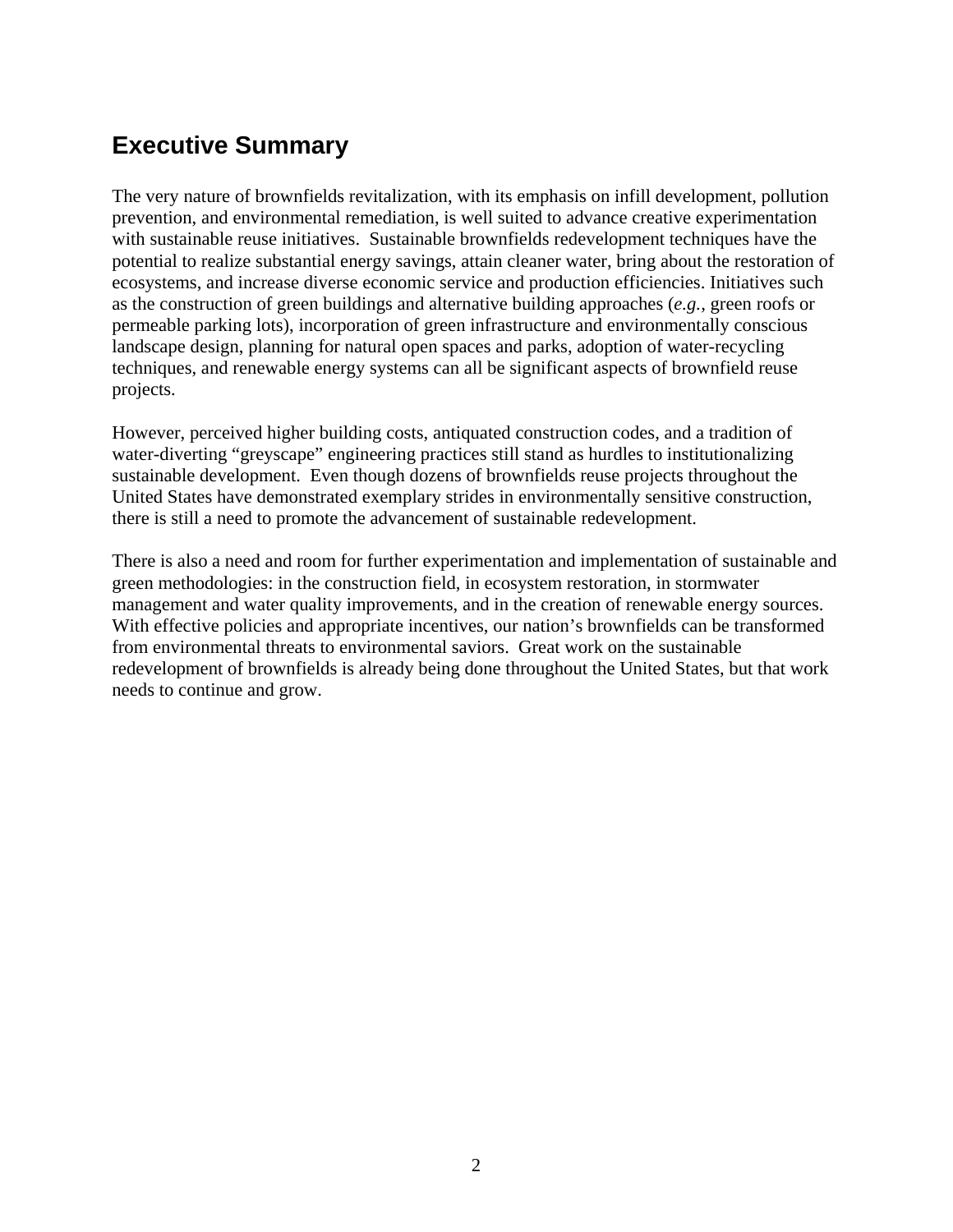# **Contents**

| Brown to Green: Sustainable Redevelopment of America's Brownfield Sites 1          |
|------------------------------------------------------------------------------------|
|                                                                                    |
|                                                                                    |
|                                                                                    |
| Ecosystem Restoration and Improved Water Quality: Brownfield to Greenfield         |
|                                                                                    |
|                                                                                    |
| Examples of Federal Policy Relevant to Transforming Brownfields into Parks 10      |
| Riverfront Ecosystem Restoration and Park Examples in the United States 11         |
|                                                                                    |
| Case Study on Large-scale Ecosystem Restoration: Milltown Dam Removal—Remediation, |
|                                                                                    |
|                                                                                    |
|                                                                                    |
|                                                                                    |
|                                                                                    |
|                                                                                    |
|                                                                                    |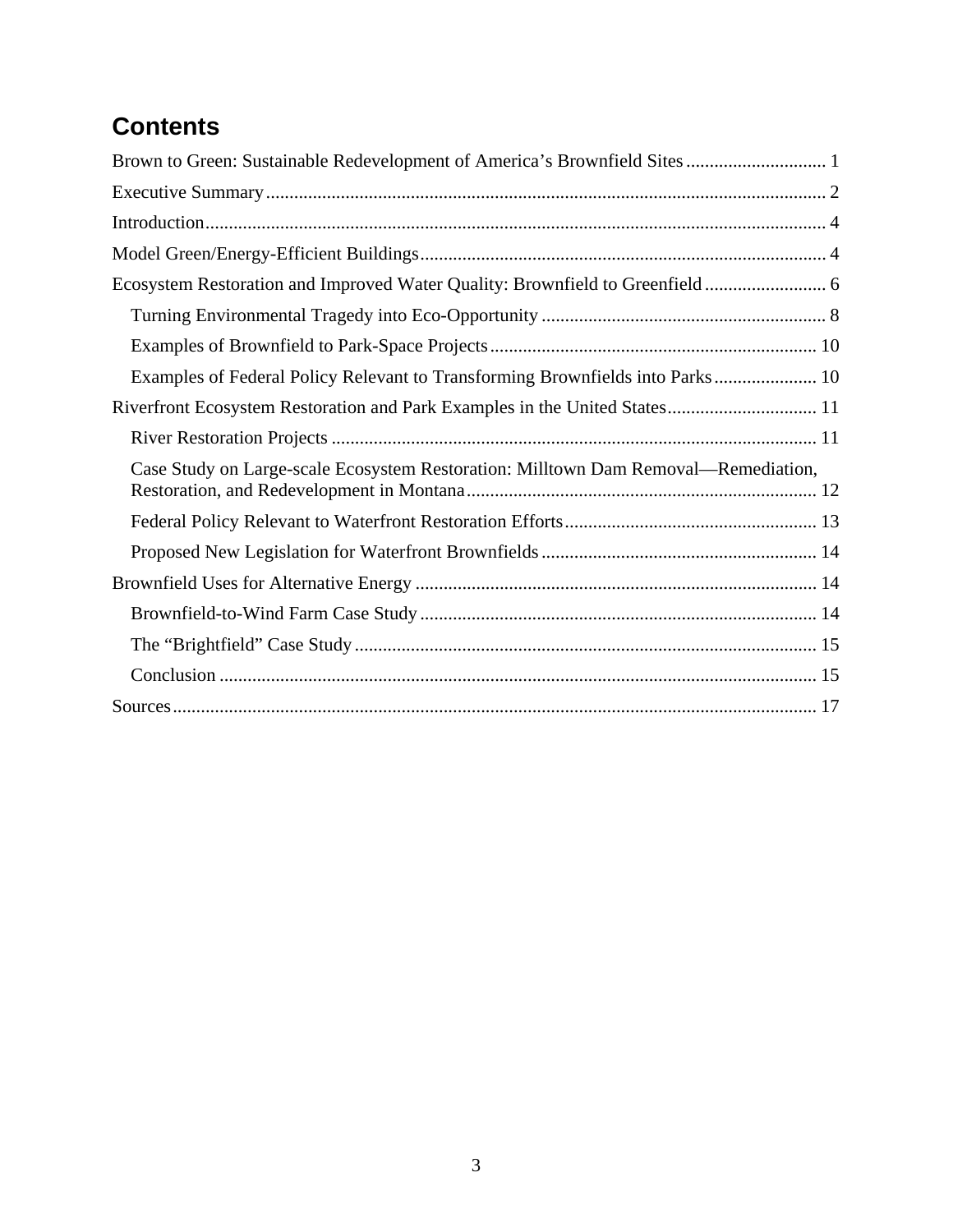### **Introduction**

The very nature of brownfields revitalization, with its emphasis on infill development, pollution prevention, and environmental remediation, is well suited to advance creative experimentation with sustainable reuse initiatives. Sustainable brownfields redevelopment techniques have the potential to realize substantial energy savings, attain cleaner water, bring about the restoration of ecosystems, and increase diverse economic service and production efficiencies. Initiatives such as the construction of green buildings and alternative building approaches (*e.g.,* green roofs or permeable parking lots), incorporation of green infrastructure and environmentally conscious landscape design, planning for natural open spaces and parks, adoption of water-recycling techniques, and renewable energy systems can all be significant aspects of brownfield reuse projects.

However, perceived higher building costs, antiquated construction codes, and a tradition of water-diverting "greyscape" engineering practices still stand as hurdles to institutionalizing sustainable development. Even though dozens of brownfields reuse projects throughout the United States have demonstrated exemplary strides in environmentally sensitive construction, there is still a need to promote the advancement of sustainable redevelopment. This document highlights a few examples of cutting-edge, environmentally cognizant, brownfields rejuvenation projects. In addition, the following pages discuss additional "brown-to-green" opportunities for our nation's abandoned industrial landscapes.

## **Model Green/Energy-Efficient Buildings**

According to a U.S. Department of Energy survey in 2003, the United States had over 4.9 million commercial buildings and 107 million housing units in 2001. The Energy Department also reported in 2003 that our country's millions of structures use 12 percent of the nation's fresh water supply, 88 percent of the potable water, 40 percent of raw materials, 37 percent of all energy, and 68 percent of all electricity (USDOE 1999, 2003; Wedding and Crawford-Brown 2007). In short, America's buildings are taking a toll on the environment. On the other hand, the use of infill brownfields redevelopment coupled with energy-efficient, "green" building design presents a huge opportunity to make larger strides in increasing the sustainability of the built environment.

### *Successful "Brown-to-Green" Projects in the Built Environment*

When walking along the newly constructed neighborhood of South Waterfront in Portland, Oregon, a passerby may hardly take notice of one of the buildings clad with inconspicuous rows of sunshades. To most, the architectural detailing appears to be only a series of awnings for south-facing residents. These awnings, however, are actually a mini-power station—a series of solar panels that are so advanced, on a building so efficient, that they generate more energy than the 16-story building can consume. The solar panels are married to a trombe wall—a sun-facing wall built from material that acts as a thermal mass, which combines with an air space to form a large solar thermal collector (Wikipedia 2001). The solar panels and 6,000-square-foot trombe wall generate approximately  $60,000$  kWh of electricity and save 36 tons of  $CO<sub>2</sub>$  emissions from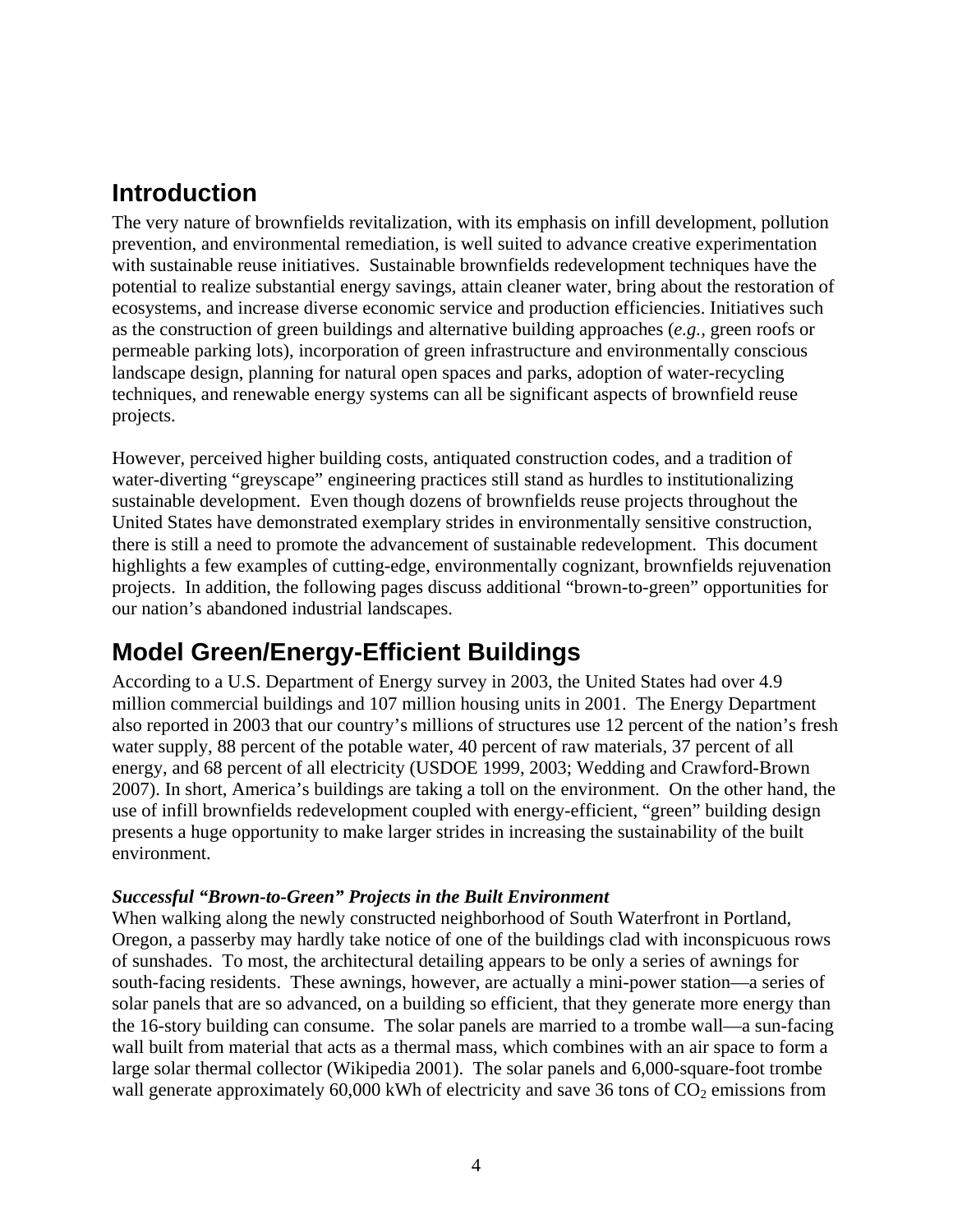entering the atmosphere each year. The building and most of its neighbors in the South Waterfront development are topped with vegetated "eco-roofs," and laced throughout the subdivision is a sequence of landscaped swales engineered to capture and slowly remediate stormwater before entering the nearby Willamette River (South Waterfront 2007). This idyllic "green neighborhood" is Portland's idea of a brownfield reborn.

Portland is not alone in embracing sustainable building concepts in large-scale brownfields redevelopment efforts. In Milwaukee—the heart of mid-America's former manufacturing industry—local officials, citizen partnerships, and developers have teamed up to bring back the region's glory, but this time, the area's former tinge of soot and rust will instead be a nice shade of sustainable green. On the edge of Milwaukee city limits, developers are aiming to restore 200 acres of former industrial land with a massive sustainable building project. Buildings on the site will comply with the Sustainable Design Guidelines set forth by the City of Milwaukee and Menomonee Valley Partnership (MVP) to promote energy-efficient "green" facilities. The redevelopment, coined "Milwaukee Road," will include 70 acres of greenspace designed to help re-establish the area's pre-industrial ecosystems and protect the location from further environmental damage. In addition to considering environmental aspects, developers will contribute to the community and economy by selling parcels to companies offering the most family-supportive jobs -- jobs that entail high wages and health benefits. Upon completion, city officials estimate 1,830 new jobs will be created.

As in Portland and Milwaukee, brownfields stakeholders nationwide have acknowledged the impact buildings have on the environment and are beginning to demonstrate creativity and passionate environmental stewardship in the redevelopment of former commercial and industrial buildings. For example, in the previously mentioned Portland South Waterfront project, the emissions savings of the "sunshade" building are equivalent to taking 407 cars off the road (South Waterfront 2007). Only a few years ago, the former brownfield site was not only a blighted wasteland on the edge of the city, but also an environmental threat to the adjacent Willamette River. Today, the former industrial site is a hip mixed-use development boasting cutting-edge energy-efficient buildings and engineered landscapes that self-remediate 90 percent of the site's stormwater in natural, "bio-retention" cells.

Sustainable brownfields reuse projects have been around for several years. Montgomery Park, an early reuse success story in Baltimore, Maryland, transformed a 1.2 million-square-foot urban eyesore into one of the most environmentally friendly office buildings in the region. The green building attributes include 75 percent waste minimization during the deconstruction/construction phase, 50 percent savings in energy cost, 33 percent savings in lighting cost (day lighting sensors, low-mercury fluorescent bulbs), 50 percent reduction in stormwater runoff, low water and rainwater recycling bathroom fixtures, a green vegetative roof, zero/low VOC sealants, and workstations containing mostly recycled and sustainable materials and 100 percent recycled carpet (Nishida 2002). Today, Montgomery Park is workplace for thousands of Baltimore area residents. Tenants include the Maryland Department of the Environment, Maryland Lottery, M&T Bank, and others.

In New York, developers are making the connection between affordable housing, brownfields reuse, and park space. As part of the city's affordable housing initiative, a massive brownfield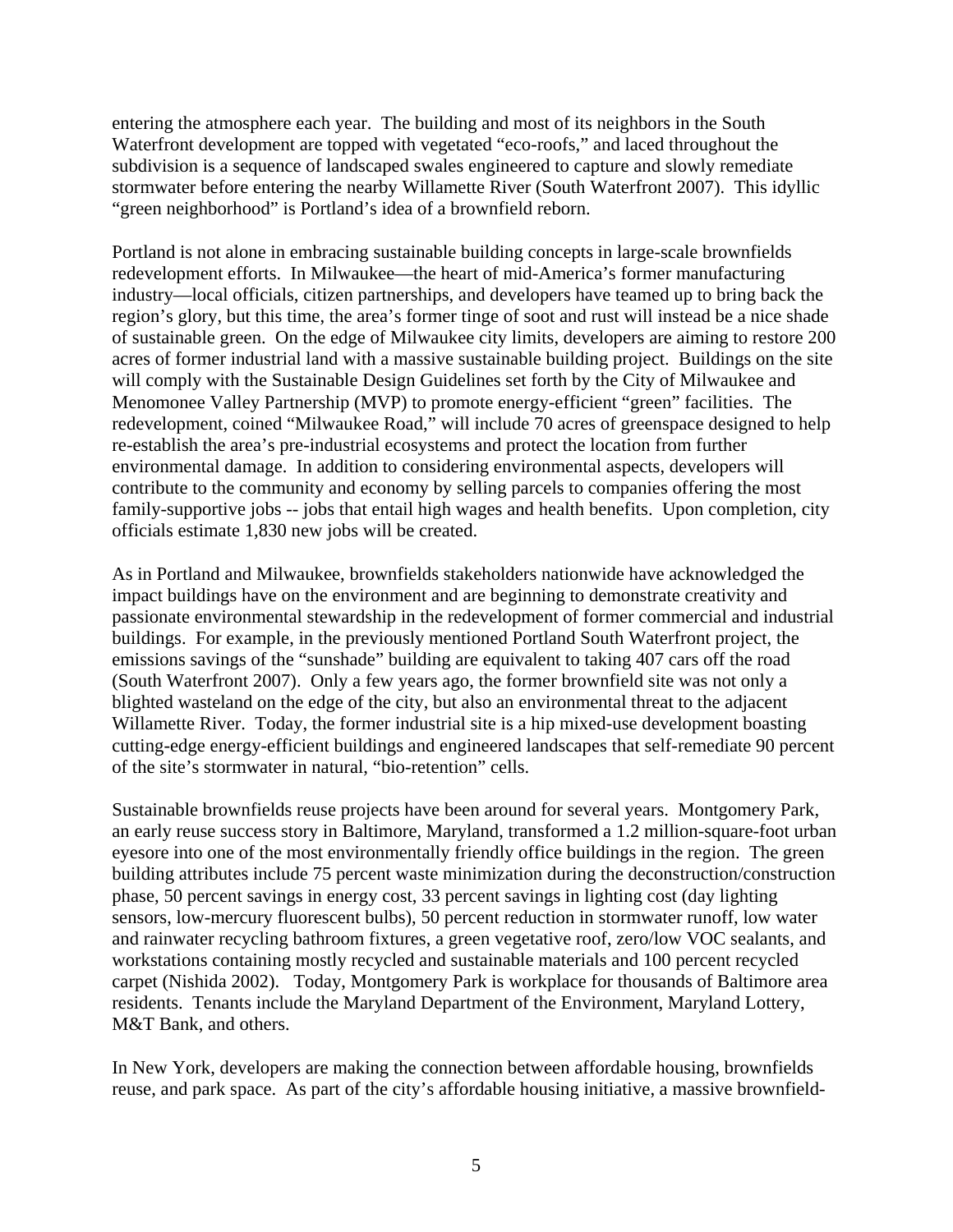to-sustainable-greenfield project is currently underway in the Bronx. A 60,000-acre linearshaped lot is being transformed into a series of green-roofed, eco-friendly buildings connected by parks and open spaces. The project, coined Via Verde ("green way"), is being designed to include a series of passive, productive, and recreational parks and gardens. These open spaces, open to every unit, provide more than just aesthetic value; the greenery adds insulation and reduces stormwater runoff (Brake 2007) in the dense urban core.

These four sites (South Waterfront, Milwaukee Road, Montgomery Park, and Via Verde) are prime examples of mixed-use developments incorporating numerous aspects of sustainable development. The projects either recycle or naturally remediate stormwater, use energy-saving building designs, and "green-up" former greyscapes. However, in some cases, the best reuse of a brownfield might not be a commercial, residential, or even mixed-use project. The following sections elucidate brownfield opportunities that do not include the construction or remodeling of buildings. Instead, the site itself can become a sustainable energy plant or even a much-needed natural ecosystem with urban zones.

### **Ecosystem Restoration and Improved Water Quality: Brownfield to Greenfield**

Many European and Canadian cities have recognized the importance of recreating natural ecosystems through the "greening" of former industrial sites. In the text *Green Urbanism: Lessons Learned from European Cities,* the author, Timothy Beatley, points out that Vienna has dedicated 50 percent of the city's land area to greenspace, and Zurich about 25 percent. Graz maintains 53 percent of its city land as greenspace (forest and agriculture). Berlin preserves about 10,000 hectares (18 percent of the city) as woodland, and Helsinki crowns an extensive park and woodland system with a massive, 11-kilometer-long, central park that extends from the urban outskirts well into the heart of the city. In Western Europe, greening examples are countless, and a dedication to open space is normal and not limited to a few progressive cities (Beatley 2000).

Beatley points out that historically there has been a notion that things are either *urban* or *natural*. On the contrary, he states, "Cities can be fundamentally greener and more natural… They can, moreover, be re-envisioned to operate and function in natural ways -- they can be restorative, renourishing, and replenishing of nature, and in short like natural ecosystems: cities like *forests,*  like *prairies*, like *wetlands* (Beatley 2000)." However, the inclusion of natural ecosystems has been an afterthought in most American planning decisions. American cities tend to focus public dollars on brownfield reuse projects that add direct economic benefits, such as job creation or neighborhood gentrification, and not open space projects (De Sousa 2004). Public sector agencies work hand-in-hand with private sector developers to build office complexes, condominiums, and even sports complexes out of brownfield sites, but only a small percentage of vacant industrial lands are converted to greenspace (Mayors 2006).

As previously cited, the reuse of idle land for greenspace is already underway in parts of Europe and Canada. Long before the term "brownfield" became part of planning jargon, European cities have been dedicating or reusing idle land for open space. This helps to account for the extensive open space networks developed over the better part of the last century. In the time since actual brownfield projects have been tracked, European cities have continued to demonstrate a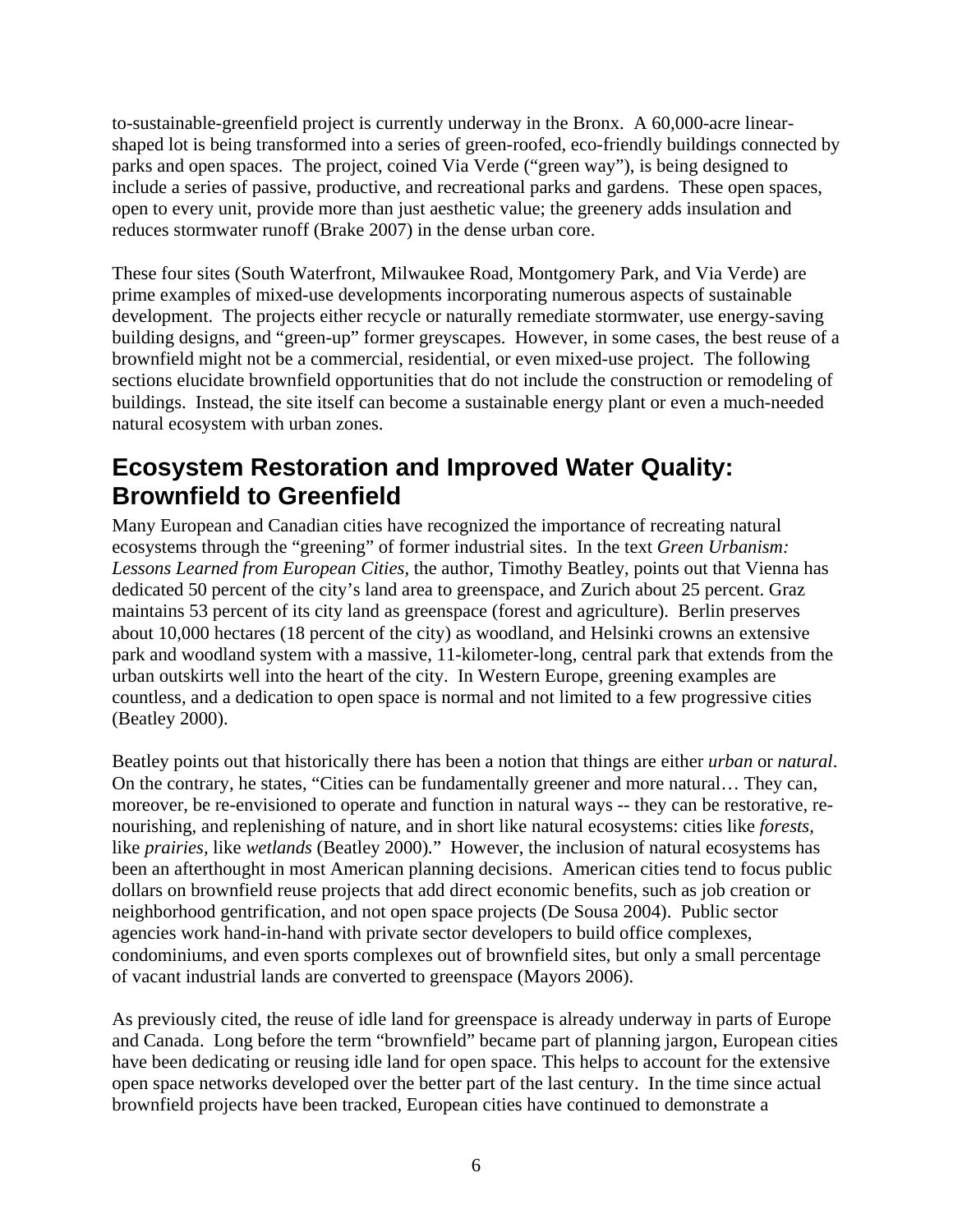dedication to brownfield-to-greenfield projects. In a five-year window in Britain (1988 to 1993), the number one end-use for brownfields redevelopment was the creation of greenspace. In that time period, England targeted 37 percent of brownfields projects to sport and recreation uses, and Scotland, between 1993 and 2002, reused 21 percent of its derelict land for passive open space or recreation. In the Netherlands, Dutch officials estimate that 10 to 15 percent of the country's brownfields become greenfields (De Sousa 2004).

Since the North American boom of brownfield reuse projects began nearly 20 years ago, the practice of brownfield-to-greenfield has become routine in many of Canada's industrial cities. Toronto, Canada's largest metropolitan area, has especially replicated the green movement of Europe by converting brownfields to park or passive open space. Much like its European cousins, the City of Toronto has been described as a "city within a park." The city boasts over 8,000 hectares (19,800+ acres) of greenspace dispersed throughout more than 1,500 parks. This greenspace coverage accounts for over 12 percent of Toronto's total urban area (De Sousa 2003).

In recent years, a study by Christopher A. De Sousa of the University of Wisconsin-Milwaukee looked at 14 brownfield-to-greenfield projects in Toronto. These projects generated 614 hectares (1,520 acres) of new greenspace. Additionally, all of the projects De Sousa encountered restored ecological habitat and were located "adjacent to, or within, greenway and floodplain areas" (De Sousa 2003).

The reuse of brownfield sites for greening projects in America is not completely absent. On the contrary, many grassroots movements are forming, and a few municipalities have successfully remediated brownfields solely for aesthetic purposes. In Kansas City, for example, idle industrial lands adjacent to the Missouri River have been turned into a large waterfront park with an extensive pedestrian and bicycle trail system. Known as the Riverfront Heritage Trail Park, the project took \$22 million and nearly five years to complete (KCMO 2004), and the end result garnered the Phoenix Award, one of the highest accolades a brownfield project can be awarded. Along with greening a blight-stricken urban nuisance and creating a natural riparian buffer between Kansas City and the Missouri River, the project provides a trail network to promote non-motorized transportation (Amekudzi and Fomunung 2004). The Riverfront Heritage Trail Park project was not about job creation or housing development—instead, the park was created for the purpose of naturalization, aesthetics, and the advancement of an ecological link between urban and natural environments.

At the small grassroots level, groups such as the Parks and People Foundation in Baltimore, Maryland, have embraced urban ecology and uncovered correlations between a greener urban environment and the economic well-being of a city. "Restoring of urban watersheds and natural resources is critical to reversing population decline in urban centers such as Baltimore City as people today seek connections with healthy, clean and green environments." (Terralogos 2005) The group has provided evidence that even very small sites can benefit urban ecology. For example, Parks and People initiated a neighborhood project that converted a vacant city lot into a natural stormwater bio-retention site. If similar methodology were applied on a citywide scale, many sewage overflow problems facing aging cities could be mitigated (Parks and People 2004).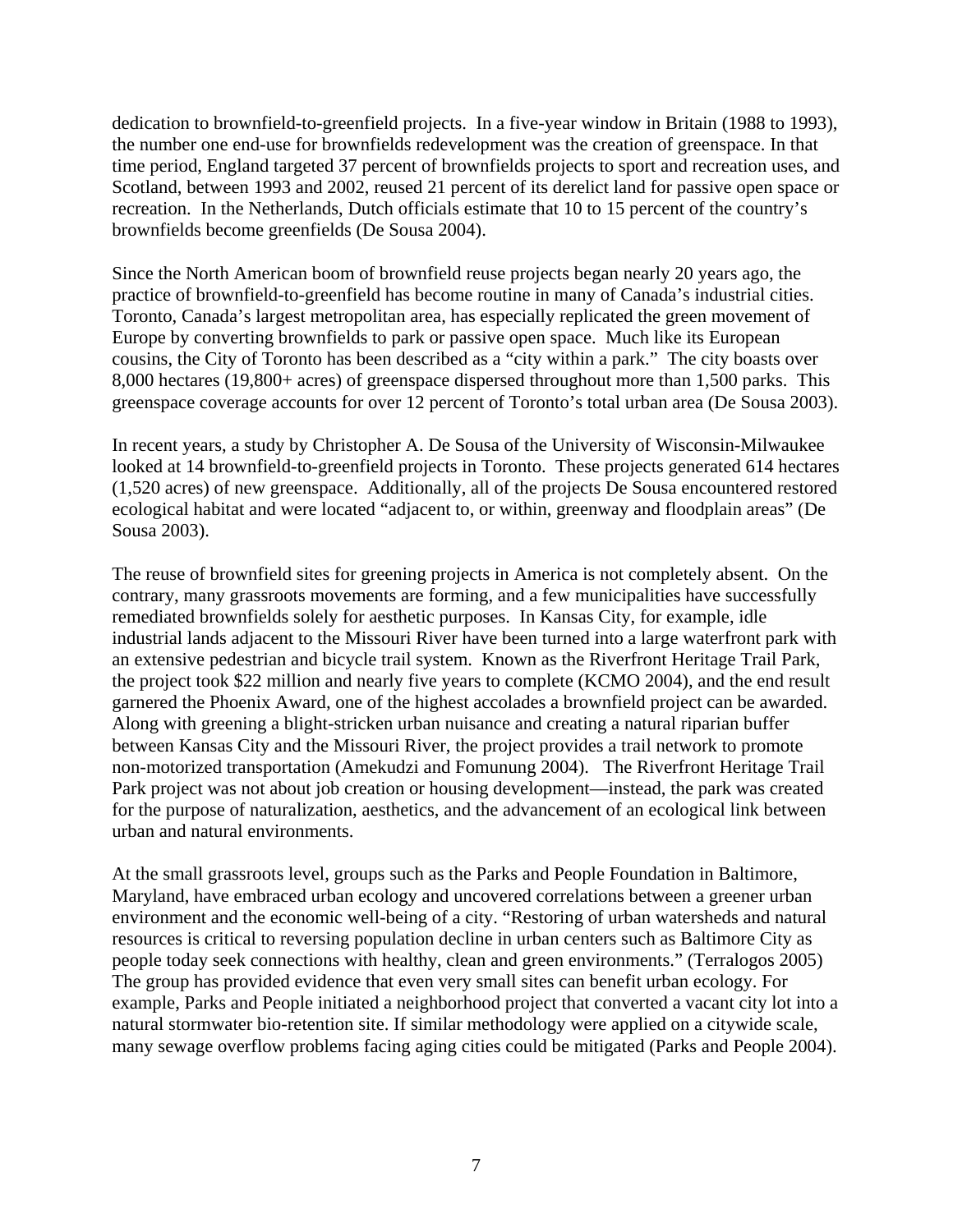One of the largest brownfield-to-ecosystem restoration projects underway in the country today is taking place on the massive 2,200-acre Fresh Kills Landfill in New York. Considered one of the largest landfills in the world, a 30-year transformation process is underway to create a green jewel in the midst of New York City. Major portions of the new design include a world-class large-scale park, and zones dedicated to restoring ecological systems and cultivating a sustainable landscape. The ecological restoration process will include reclaiming and creating new wetlands, grasslands, and woodlands that will offer habitat for wildlife as well as natural open spaces for park visitors.

Other brownfield-to-greenfield examples are available throughout the country, but the overall percentage of greening projects is very low. Based on a 2003 survey of municipalities, the United States Conference of Mayors estimated that parkland projects accounted for only 422 brownfields redevelopment end uses. For the sake of comparison, the following table highlights brownfields end uses (Mayors 2006):

| End Uses for Brownfields Redevelopment Projects as of USCM 2003 Survey |                     |
|------------------------------------------------------------------------|---------------------|
| 439                                                                    | Retail projects     |
| 14,189                                                                 | Housing development |
| 3,992                                                                  | Mixed use projects  |
| 520                                                                    | Commercial projects |
| 422                                                                    | Park land projects  |
| .265                                                                   | Other               |

#### **Table 1: Brownfields end uses reported by U.S. Conference of Mayors**

#### *Turning Environmental Tragedy into Eco-Opportunity*

As strange as it sounds, one-time environment-threatening brownfields can be transformed into the ideal setting for native habitat, ecosystem restoration, stormwater management, and natural filtration systems enhancing nearby water quality. Long viewed as acres of wasteland suitable only for new brick and mortar development and parking lots, brownfields can actually serve to re-introduce ecosystems and biodiversity into urban and suburban landscapes. Brownfields fraught with contaminated soils usually face two remediation paths: either the contaminated soils need to be removed, or the soils need to be capped. In either case, topping the cap or replacing excavated dirt with rich topsoil can be very expensive. Ironically, shallow, often considered generally "poor" soil conditions are ideal for the hardy plants and grasses native to North America.

Throughout the 19th and early 20th centuries, as the United States shifted from an agrarian to a manufacturing and industrial economy, relatively flat, vast grasslands that were usually near water were the most logical and easiest building sites. With every new invention, the population of urban areas exploded, and new construction haphazardly consumed millions of acres of essential prairie and wetlands. For example, in 1920**,** around the time Henry Ford's mass automobile production was taking hold in Michigan, Dearborn was a small, bucolic community with a population just over 2,400. Within 10 years, Dearborn, the world headquarters of Ford Motor Company, grew by an astonishing 1,998 percent to 50,358 (Census 2005)**.** In the wake of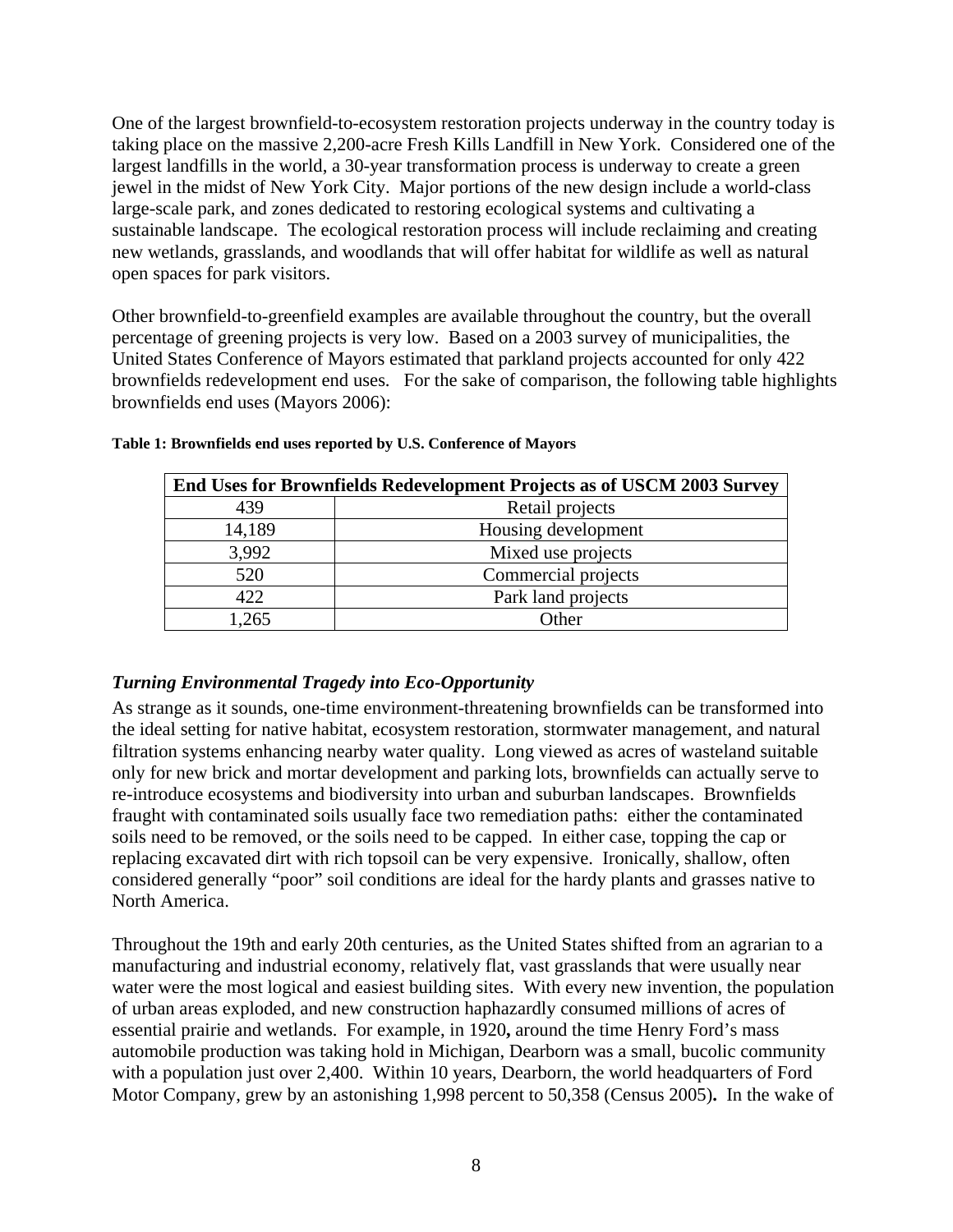such growth, tens of thousands of acres of acres of grasslands and wetlands were—seemingly overnight—transformed into streets, parking lots, and rooftops. This rapid buildup made it impossible for native plant and wildlife species to adapt, and entire ecosystems were forever destroyed.

Unfortunately, unsustainable construction patterns have been the norm for decades, and the meadows, grassland, and wetlands of the much of the country have been forever altered. However, changes in American industry and labor market shifts, the stuff brownfields are made of, actually present an opportunity to re-establish some of these lost environments. Grasslands, meadows, and wetlands in close proximity to urban areas were, and can once again be, a critical component of biodiversity. For example, the eastern seaboard is one of the most traveled and important flyways in the world for migratory birds, but sprawling land-use patterns of the last century have decimated the grasslands essential to the migrating birds. Re-creating a small grassland environment from a brownfield site in or near an urban area that falls into migration patterns may actually be as crucial, if not more crucial, to bird and wildlife habitat as preserving larger grasslands outside of the flight patterns.

As a second benefit, replacing brownfields with native grasslands helps mitigate stormwater runoff problems—the "flash hydrology"— of today's impervious urban and suburban landscape. Native specie grasslands of the Northeast are able to slowly absorb and naturally filter about 80 percent of stormwater. On the contrary, an impervious parking lot or built-upon brownfield will sheet or divert 95 percent of the stormwater (unfiltered) to the closest river or stream, causing significant water quality degradation.

The benefits of brownfield-to-greenfield don't stop at ecosystem restoration and water quality improvements. The day-to-day quality of life for people is greatly enhanced with increased open space and parklands. Consider the following points about restoring brownfield sites to recreational space, greenways, natural areas, and other community amenities made by the Minnesota Pollution Control Agency (MPCA 2006):

- Stimulates cleanup of contaminated property.
- **IMPROVES** adjacent water quality by halting polluted runoff and erosion.
- Adds green plants that produce oxygen and consume carbon dioxide, a major contributor to global climate change.
- Unpaved greenspace allows rainfall, snowmelt, and runoff to infiltrate, which helps recharge the groundwater and reduce the adverse impacts of stormwater.

In addition:

- Greenspace helps maintain biodiversity by providing corridors for migrating species and preserving habitat and a broader gene pool.
- **Transforming brownfields to greenspace also enhances the quality of life in communities:** 
	- o Increases open space reserves, providing restful breaks from urban noise, pavement, traffic, and stimulation.
	- o Removes unattractive blight and safety hazards that detract from livability.
	- o Enhances residential property values by providing amenities that draw people to live and work in their communities.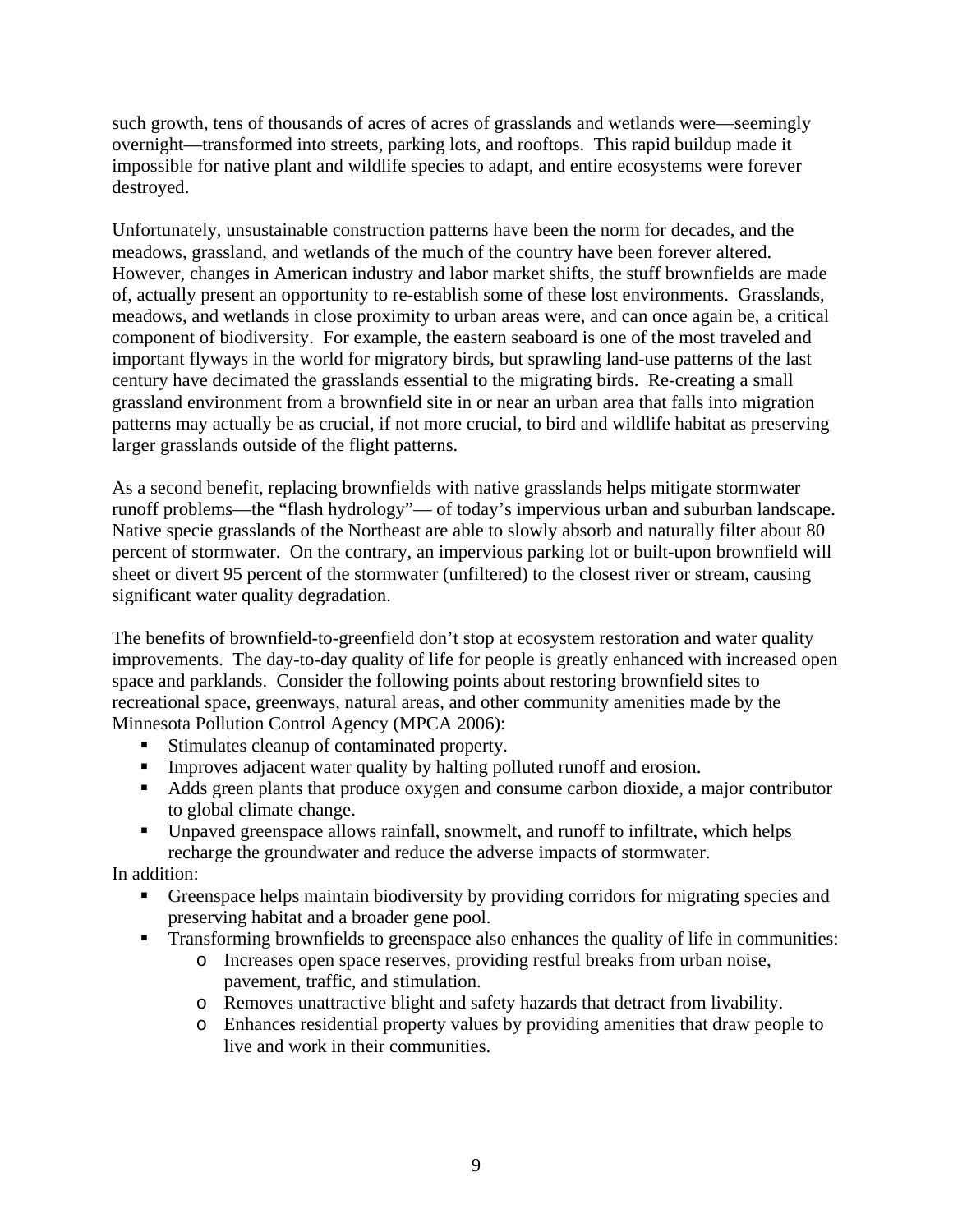### *Examples of Brownfield to Park-Space Projects*

- Crosby Lake Business Park, St. Paul, MN—Former petroleum tank "farm" of Texaco. The site is 40 acres; 30 acres will be leased by the port for light industrial use. The remaining 10 acres will be open space, managed by the St. Paul Parks and Recreation Department for general public access. (Initial cleanup funding of \$1 million came from Texaco and the remaining \$6.2 million was raised from port authority bonds(TPL 2006)
- Sixth Avenue and 15th St. Community Garden, NY—A 12,500-square-foot former gas station has been transformed into a community garden on a corner lot in the rapidly developing South Park Slope area of Brooklyn, NY. It is one of the few community gardens developed on private property in New York City. (NYC Department of Sanitation provided clean fill for the site. Anonymous donor providing funding for the Trust for Public Land to purchase the site.) (TPL 2006)
- Columbia River Tire Site, Boston, MA— Former 13,726-square-foot site of a dry cleaner located in a commercial area but adjacent to a community garden. The site is contaminated with four types of polynuclear aromatic hydrocarbons in very low concentration levels. The current plan is to remove and dispose of the 100 to 600 tons of contaminated soil, depending on what is found underneath the building after demolition. The proposed end use is a greenway bordering the Neponset River. (Most of funding provided through the U.S. Environmental Protection Agency (EPA) enforcement action.) (TPL 2006)

### *Examples of Federal Policy Relevant to Transforming Brownfields into Parks*

- Groundwork USA Program: The Groundwork USA program is currently a dual agency program operating under the EPA Brownfields Program and the National Parks Service. Groundwork USA works to improve disadvantaged communities by establishing community trusts that focus on transforming brownfields and vacant lots into parks and green neighborhood assets. The program provides initial funding of \$200,000 to selected Groundwork (GW) communities.
	- o Example of Groundwork USA Project in 2008: *Manchester Street Park, aka Covanta Site,* Lawrence, MA

History: The site, a five-plus-acre brownfield, was most recently a municipal incinerator, which has been demolished. It is located on the Spicket River at Stevens Pond.

Reuse: A signature park is being planned as a link in the Spicket River Greenway. Role of GW Lawrence: Project catalyst, advocate and manager, site ownership negotiation, community involvement and outreach, fundraising, pre-development work, including brownfield issues, remediation planning, site design, and construction.

Partners: State of Massachusetts, City of Lawrence, Covanta Energy, Arlington and Tower Hill Neighborhoods

Funding: MA Urban River Grant, MA Urban Self Help Grant, Covanta Energy, City of Lawrence, EPA Brownfields Cleanup Grant

Status: Conceptual plan for park is completed [2008] (Evans 2008)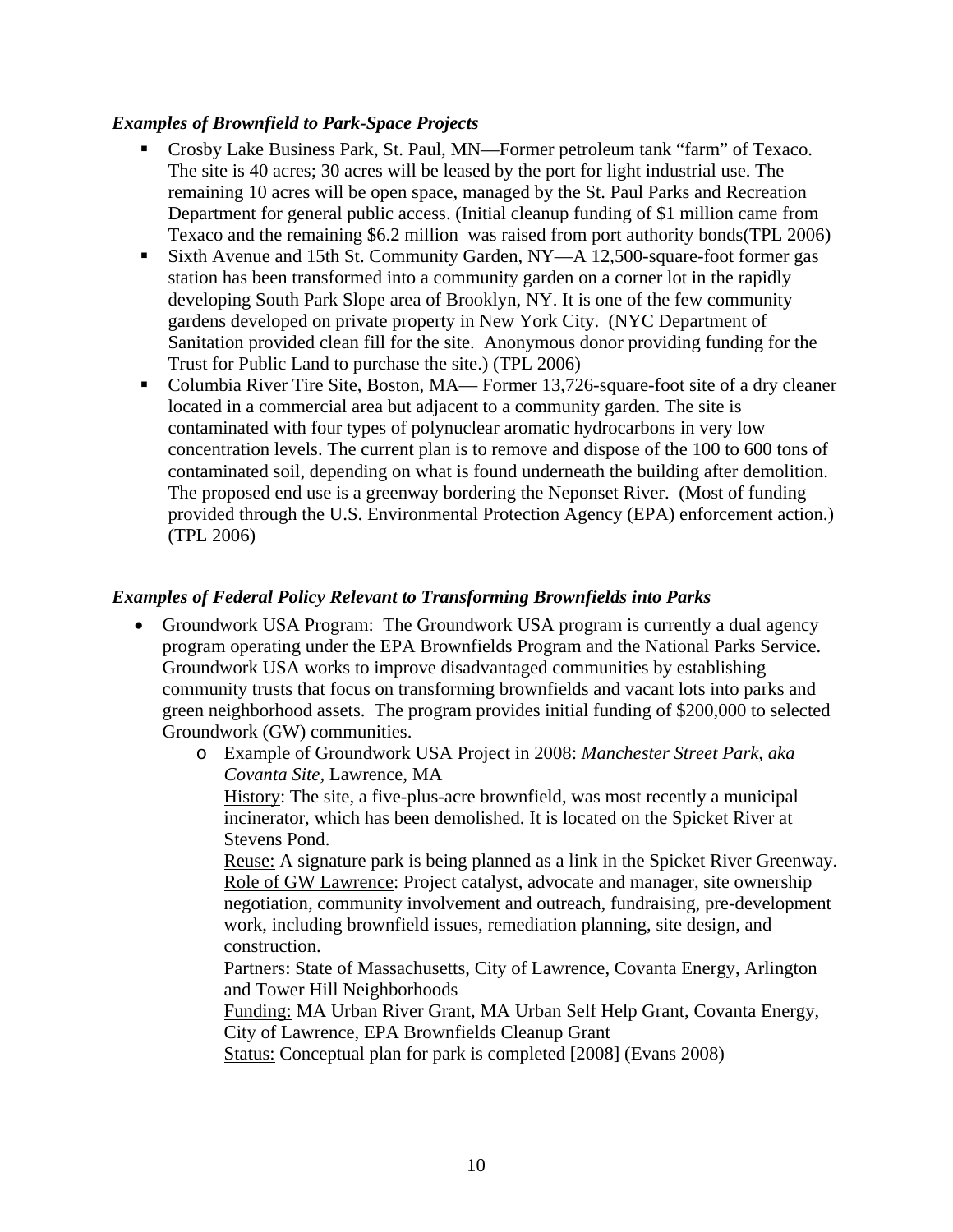- Urban Park and Recreation Recovery Program: The Urban Park and Recreation Recovery (UPARR) program was established in November 1978 by Public Law 95-625, authorizing \$725 million to provide matching grants and technical assistance to economically distressed urban communities. The purpose of the program is to provide direct federal assistance to urban localities for rehabilitation of critically needed recreation facilities. The law also encourages systematic local planning and commitment to continuing operation and maintenance of recreation programs, sites, and facilities. Only cities and urban counties meeting established criteria are eligible for assistance.
	- o Accomplishments: From 1978 through 2002, the UPARR program awarded nearly \$272 million for 1,461 grants to 380 local jurisdictions in 43 states, the District of Columbia, and Puerto Rico. UPARR grants provided recreation opportunities for all ages, all ethnic groups, people with and without disabilities, senior citizens to at-risk youth, latchkey children, and young adults. Grants can be used to transform vacant and blighted land.
	- o Program Status: UPARR is subject to Congressional appropriations and has not been funded since 2002.

### **Riverfront Ecosystem Restoration and Park Examples in the United States**

### *River Restoration Projects*

Waterfront brownfields are often some of the most difficult, yet most important from an ecological standpoint, to remediate and reclaim. However, many communities have taken or are taking on the challenge. Similar to the Kansas City/Missouri River example discussed in the previous section, along the banks of the Snohomish River in Evert, Washington, a strong link between environmental restoration, park space, *and* economic development is being forged. At a 225-acre industrial zone flanking the Snohomish River, state and local officials have adopted a plan to work with developers to transform over half of the brownfield site (115 acres) into wetlands, parks, and trails. The trail network within the natural area will include bird-watching posts, interpretive signs, and salmon run viewing points. The trails will also tie into the major commercial component of the brownfield reuse project. One hundred ten acres of the site will be dedicated to economic development. The developer is seeking LEED Gold certification on the project, which is planned to include up to one million square feet of retail space, 1,000 units of housing, and a 100-room hotel. As of the time of this research, the developers are in the early stages of construction, but the future of the project promises to be a win for water quality, ecosystem restoration, and the economy.

Other notable projects involving the transformation of waterfront brownfields to restored ecosystems include:

- Cleanup and remediation of stream in New London, Connecticut (as part of Pfizer Corporation redevelopment of a brownfield):
	- o The New London Mills site, adjacent to the Shaw's Cove waterfront, was a brownfield site formerly used for various industries, including a printing press manufacturer, an armaments manufacturer, and a linoleum mill. As part of reusing the site, the Pfizer Corporation completed extensive environmental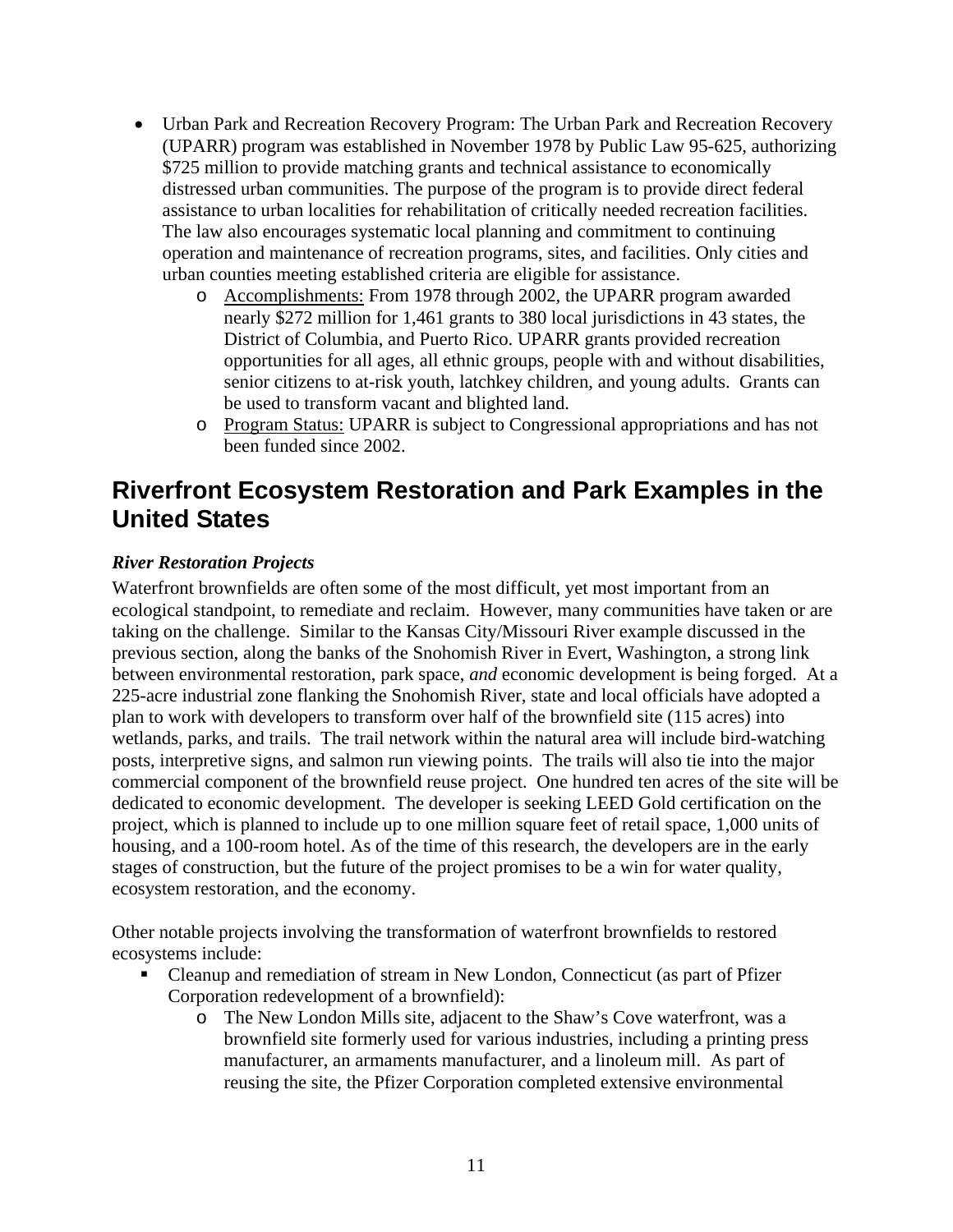restoration of the waterfront and created a new public access point to the shoreline.

- Ruddiman Creek dredging (contaminated sediment removal) and shoreline restoration project near Lake Muskegon, Michigan:
	- o The Ruddiman Creek watershed covers approximately 5.6 square miles in Muskegon County, Michigan. The three branches of the creek flow into Ruddiman Pond, which is located adjacent to McGraft Park, a popular suburban park. Area residents, including children, play in and around the creek branches and in the pond (Larsen 2001). Great Lakes Legacy Act funds and monies from the Clean Michigan Environmental Bond financed the contaminated sediment dredging, remediation, and restoration of the pond and Ruddiman Creek. Project cost was approximately \$13.5 million, and 90,000 cubic yards of contaminated mud were removed (Cannon 2006).

#### *Case Study on Large-scale Ecosystem Restoration: Milltown Dam Removal—Remediation, Restoration, and Redevelopment in Montana*

Today, as the Clark Fork River flows through Missoula, Montana, it is nearly impossible to view the stream in summer months and not see an angler casting a dry-fly off the bow of a drift-boat. While manning the oars, the boat's guide need only worry about steering the craft to avoid the flock of kayakers surfing on *Brennan's Wave—*a whitewater park consisting of a set of class III-IV waves.

Floating down the Clark Fork River hasn't always been so easy and enjoyable. *Brennan's Wave*  was itself an aquatic brownfield. Just five years ago, the whitewater "Disneyland" for kayaking enthusiasts was a treacherous diversion dam—a concrete and rusted re-bar impediment that made passage at low water levels impossible. Plus, even more significant barriers existed a few miles upstream: two dams completely blocked the waterway at the confluence of the Blackfoot and Clark Fork Rivers. A century ago, in 1908, an electric generating facility—the Milltown Dam was built on the Clark Fork River to provide power for the growing industrial needs of the Missoula valley. Shortly after, less than a mile upstream from its confluence with the Clark Fork at the Milltown Dam, a major wood mill—the Bonner Mill—dammed the Blackfoot to divert river-transported timber and provide power for the massive lumber producer. The barriers not only made it impossible for recreationalists to freely float either the Blackfoot or the Clark Fork Rivers, but the dams also became a major environmental and ecological threat to an entire region.

The Milltown Dam backed up contaminated sediments emanating from decades of mining activities in western Montana. As a result, 120 miles of the Clark Fork River have been classified as an EPA Superfund site. Behind the dam were approximately 6.6 million cubic yards of contaminated sediments. After decades of buildup, arsenic in the sediments polluted the local drinking water aquifer, and the release of copper in the sediments threatened downstream fish and other aquatic life.

As part of a multi-year effort that included the EPA, state government, environmental science firms, and an outpouring of citizen input, the Bonner Dam has been removed, and a diversion channel has been built around the Milltown Dam. By the winter of 2008, the century-old power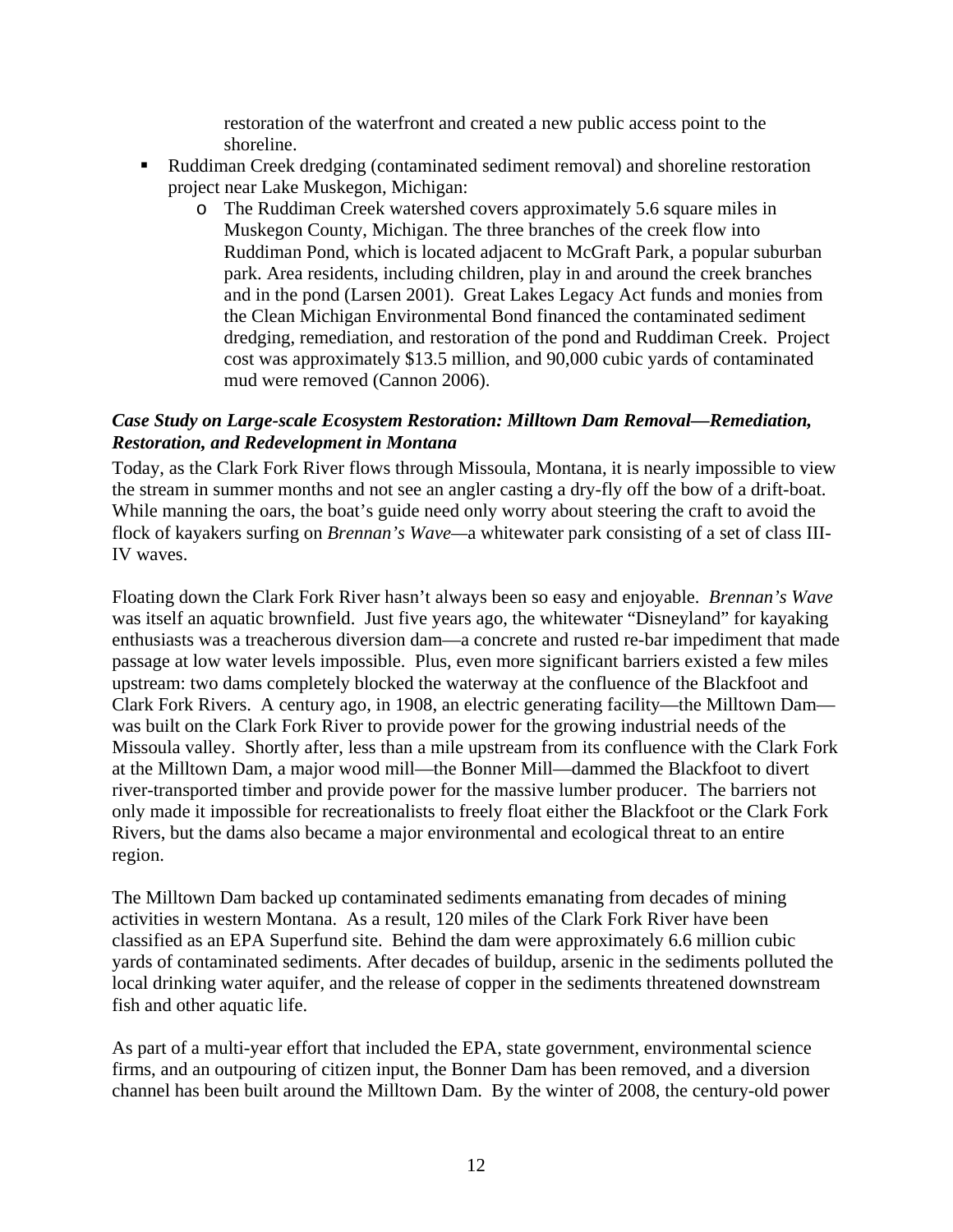generators and outbuildings had been demolished, and as of the time of this research, the Milltown Dam spillway is being removed.

The industrial cleanup effort upstream from Missoula, a community of roughly 95,000, is a voluminous testament to the "three R's" of successful brownfields work: Remediation, Restoration, and Redevelopment. This innovative cleanup will:

- Remove the Bonner Dam, Milltown Dam, and Milltown Powerhouse;
- Excavate approximately 2.2 million cubic yards of the most highly contaminated sediments in the Milltown Reservoir;
- Restore the Milltown drinking water supply in as little as a decade;
- Allow unrestricted fish passage; and
- Return the Clark Fork and Blackfoot Rivers to a more natural and free-flowing state.

### *Federal Policy Relevant to Waterfront Restoration Efforts*

As of December 2008, there are several federal programs providing funding specifically for waterfront restoration efforts, but none are directly aimed at nationwide remediation and restoration of brownfields located in riparian zones.

Examples of current federal programs for ecosystem restoration along waterfronts:

- The Great Lakes Legacy Act, originally signed into law in 2002 and reauthorized by the 110<sup>th</sup> Congress in 2008, provides a 65 percent federal match for cleanup and restoration efforts of Great Lakes Areas of Concern located within the United States. The Legacy Act is intended to address contaminants and contaminated sediments in harbor and tributary areas of the Great Lakes basin. In total, 43 Great Lakes Areas of Concern have been indentified in the United States and Canada; 31 are within the United States and qualify for Legacy Act grant funds.
- The Coastal Zone Management Act (CZMA) was passed by Congress in 1972. Congress recognized the importance of meeting the challenge of continued growth in the coastal zone and created a program to "preserve, protect, develop, and where possible, to restore or enhance the resources of the nation's coastal zone [including the Great Lakes]." Programs enacted under CZMA are administered by NOAA's Office of Ocean and Coastal Resource Management. Coastal zone enhancement, management, and administrative matching grants are available to coastal states.
	- $\circ$  In the 110<sup>th</sup> Congress, two bills (HR 5451 and S 1579) were introduced to reauthorize CZMA. The bills did not pass the legislative branch prior to the conclusion of the  $110^{th}$  Congress.
	- o Draft legislation is currently being prepared by both the Coastal States Organization and NOAA. These organizations hope to introduce legislation to reauthorize the Coastal Zone Management Act early in 2009. Some of the goals of the draft legislation will be maintaining, restoring, and enhancing habitats and biodiversity; conserving critical areas through land acquisition; and avoiding, minimizing, or mitigating impacts on coastal resources and water quality from development, pollution, nutrient loading, and climate change.
- The NOAA Brownfields/Portfields Pilot Program is a federal interagency effort that focuses on the redevelopment of brownfields in port and harbor areas, with emphasis on development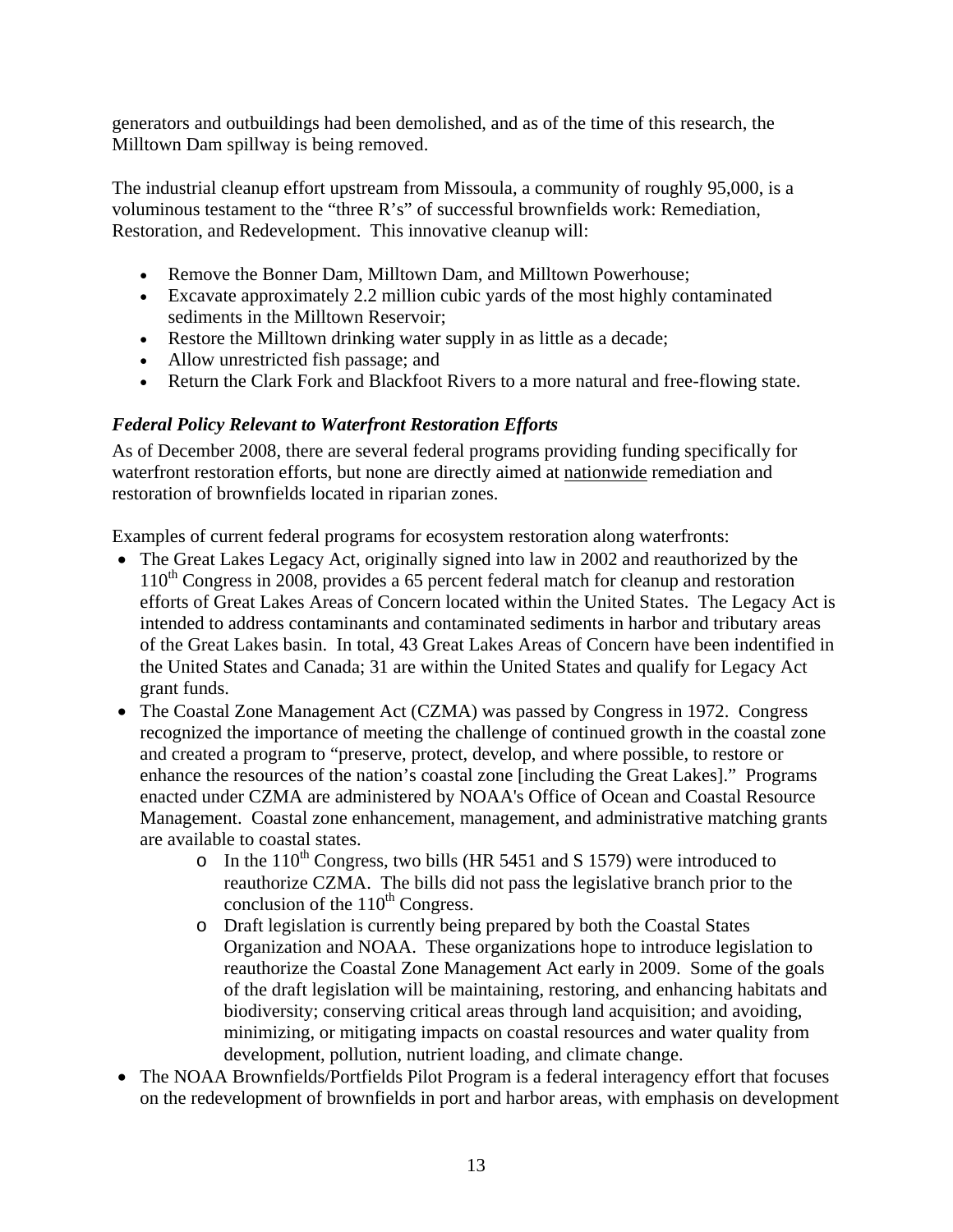of environmentally sound port facilities. NOAA and its federal partners assist the designated portfields pilot ports revitalize waterfront areas, improve marine transportation, and protect and restore coastal habitat. Through the NOAA brownfields program, the agency provides technical assistance and grants for cleanup and redevelopment in order to improve public access to the waterfront, protect and restore coastal habitat, and revitalize waterfronts.

- The American Heritage Rivers initiative was enacted in 1997 to provide innovative assistance to riverside communities seeking federal assistance and other resources to meet the unique challenges of riparian restoration projects. The initiative's goal is to "lend a helping hand" to navigating often cumbersome federal programs without placing new regulations on property owners, state, local, and tribal governments.
	- o Fourteen rivers have been designated as American Heritage Rivers: Blackstone and Woonasquatucket Rivers (MA, RI); Connecticut River (CT, VT, NH, MA); Cuyahoga River (OH); Detroit River (MI); Hanalei River (HI); Hudson River (NY); Lower Mississippi River (LA, TN); New River (NC, VA, WV); Potomac River (DC, MD, PA, VA, WV); Rio Grande River (TX); St. Johns River (FL); Upper Mississippi River (IA, IL, MN, MO); Upper Susquehanna and Lackawanna Rivers (PA); and Willamette River (OR).

### *Proposed New Legislation for Waterfront Brownfields*

Representative Louise Slaughter (D-NY) introduced legislation in the  $110<sup>th</sup>$  Congress to create a grant mechanism designed to offset the high costs and the unique ecological circumstances associated with waterfront brownfields. The bill (HR 5469), *"a bill to provide grants for the revitalization of waterfront brownfields,"* proposes the following:

- Amends the Comprehensive Environmental Response, Compensation, and Liability Act of 1980 (Superfund law) to require the president to establish a grant program for the revitalization of waterfront brownfield sites. Authorizes such grants to be used for reuse planning, site characterization and assessment, or remediation at waterfront brownfields sites, including the integration of activities related to the design and implementation of water quality improvements, low-impact development approaches, green infrastructure, remediation and management of sediments, or flood damage prevention associated with brownfields remediation and reuse.
- Authorizes the EPA Administrator to provide training, research, and technical assistance to individuals and organizations to facilitate waterfront brownfields revitalization.
- Authorizes funding for brownfields revitalization for FY2008-FY2012.
- Requires the EPA Administrator to establish and serve as chairperson of a task force on waterfront brownfields revitalization that shall identify: (1) funding and technical assistance resources; (2) barriers to and solutions for revitalization; and (3) methods to coordinate interagency efforts.

### **Brownfield Uses for Alternative Energy**

### *Brownfield-to-Wind Farm Case Study*

The closing of the Buffalo-area behemoth Bethlehem Steel mill was but another chapter in the city's heart-wrenching story of decline. Once home to 573,000 people and a brilliant testament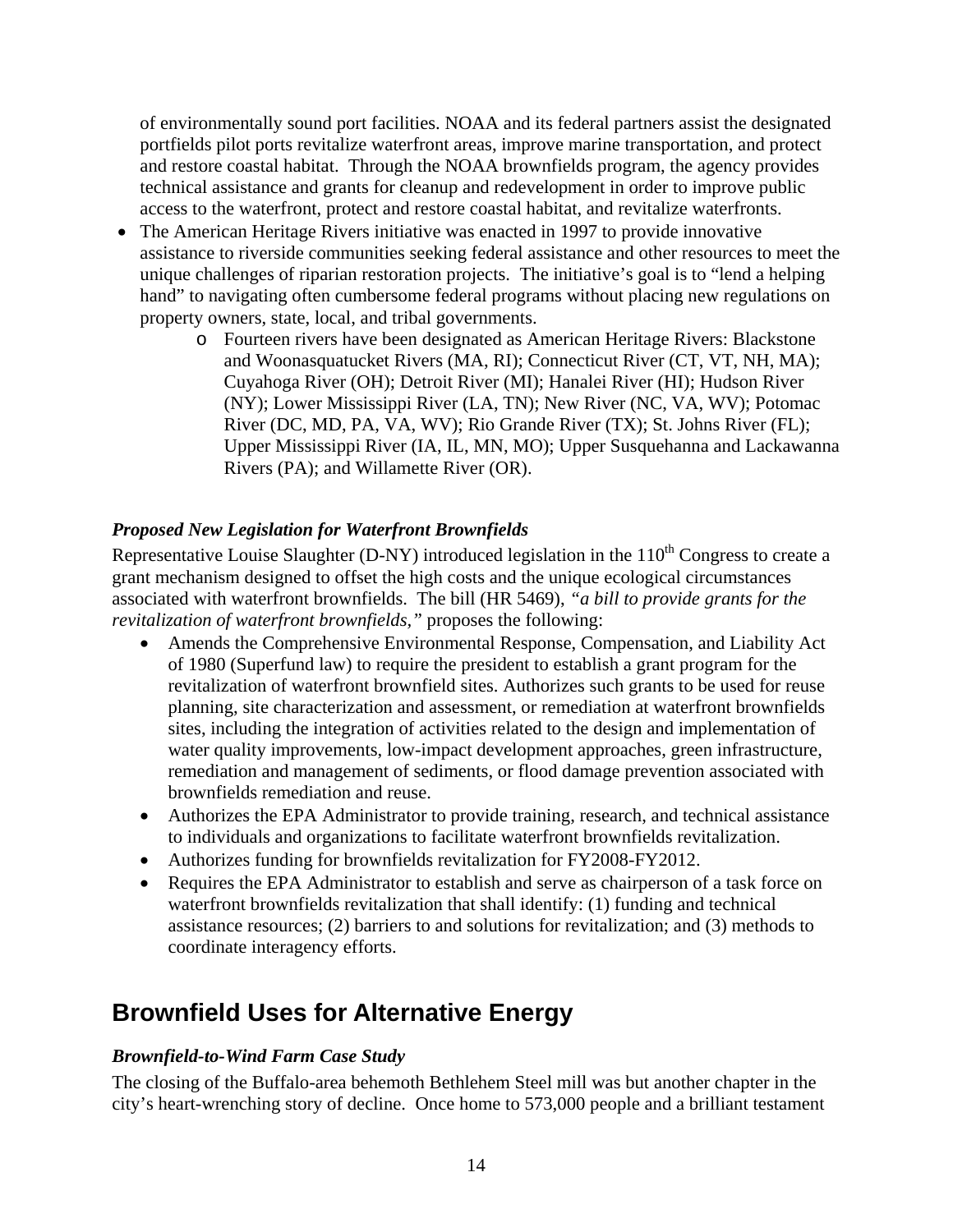to American ingenuity and productivity, Buffalo has lost 55 percent of its population and is burdened with one of the nation's highest rates of abandoned properties and brownfield sites (Glaeser 2007; Belson 2007). When the Bethlehem Steel mill began to shut its doors in Buffalo's neighboring town of Lackawanna, New York, it left behind a blighted Superfund site—80 years worth of iron and steel slag and industrial waste—pock-marking the shores of Lake Erie. However, today site is active again; no longer a giant steel mill, instead, it is home to giants giant windmills. Six months after the 153-foot blades of the site's eight windmills started turning in 2006, the brownfield was declared clean enough to be removed from the CERCLA/Superfund list.

The American Wind Energy Association reports that wind-generated electricity currently accounts for less than one percent of the electricity produced in the United States—about 25 billion kWh. However, the potential for wind-generated electricity in the United States is estimated at 10,777 billion kWh annually. That is roughly three times the electricity currently generated in the United States today (AWEA 2006). Identifying brownfield sites in areas appropriate for wind-generated power stations throughout the country, as was done in Lackawanna, unites sustainable energy with environmental remediation: another win-win for former industrial regions of the country.

### *The "Brightfield" Case Study*

A brightfield is an abandoned or contaminated property (brownfield) redeveloped to use solar technology. The U.S. Department of Energy created a Brightfields program to enable communities to transform idle, unproductive assets into aesthetically pleasing properties that generate both clean energy and revenue for the community (Ribeiro 2007).

The brightfield concept has been epitomized in Brockton, Massachusetts, a town 25 miles south of Boston perhaps most known for its industrial roots. Near Brockton's downtown lies a 27-acre brownfield site, one of the legacies of former industry. Contamination of the soils called for placement of a relatively shallow membrane cap, which made most redevelopment ideas virtually impossible. Rather than leaving the property lie fallow, the U.S. Department of Energy's Brightfields program helped conceptualize Massachusetts' largest array of photovoltaic cells and the nation's largest brownfield-to-brightfield project. The once barren acreage is now a 425-kilowatt electricity plant that, when compared to conventional fossil fuels, accounts for an annual reduction of 589,570 pounds of carbon dioxide and other emissions (Ribeiro 2007).

### *Conclusion*

Environmentally mindful building products and construction techniques are gaining a foothold nationwide, and brownfield reuse sites have been leading examples of sustainable redevelopment. But there is still room and need for further experimentation and implementation of sustainable and green methodologies: in the construction field, in ecosystem restoration, in stormwater management and water quality improvements, and in the creation of renewable energy sources.

With effective policies and appropriate incentives, our nation's brownfields can be transformed from environmental threats to environmental saviors. Great work on the sustainable redevelopment of brownfields is already being done throughout the United States, but that work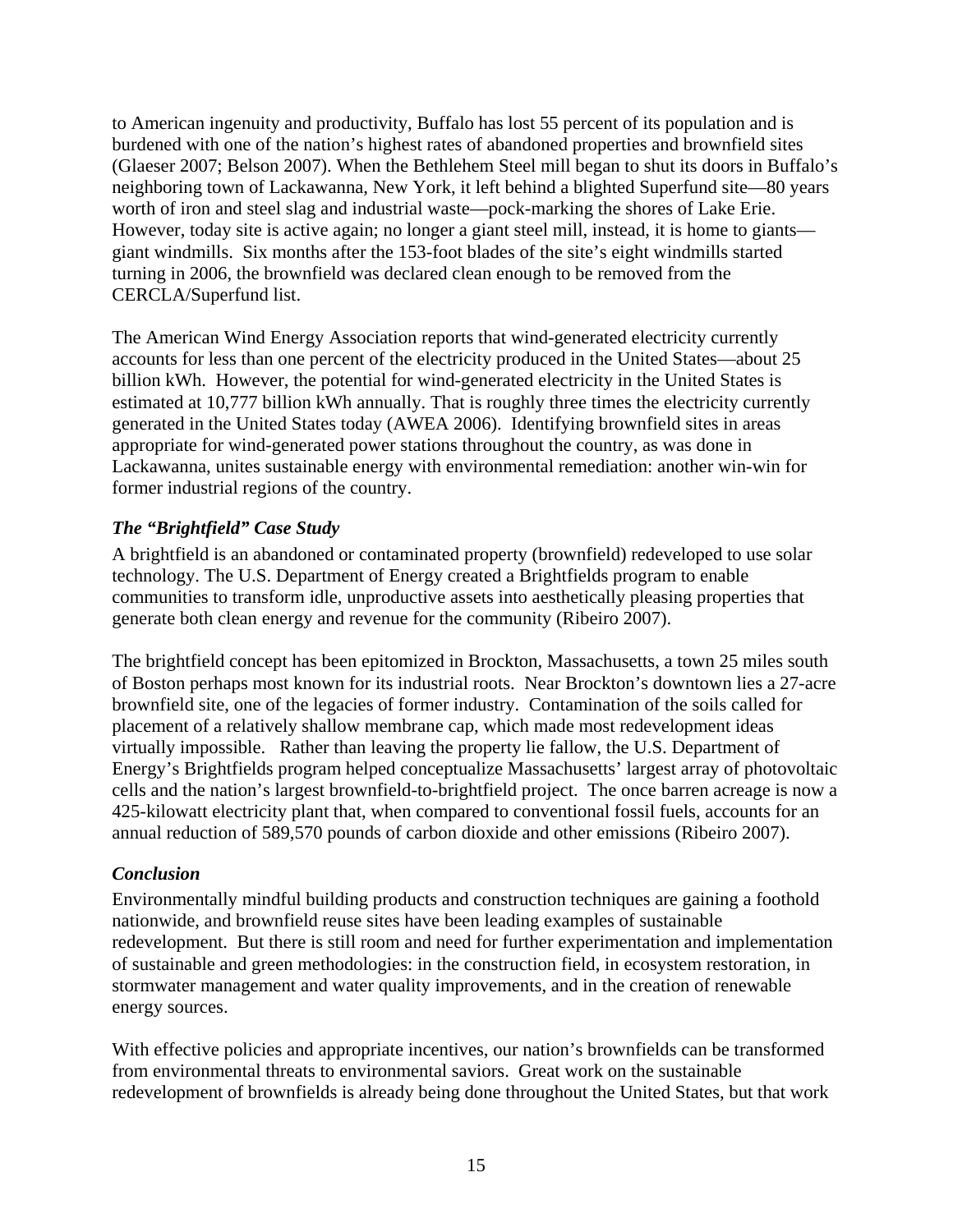needs to continue and grow. A recent Brookings Institution publication estimated that there are "5 million acres of abandoned industrial sites in cities alone—roughly the same amount of land occupied by 60 of the country's largest cities" (Vey 2007). This acreage does not need to represent urban blight and public health hazards. The millions of acres of brownfields are the opportunity to be the next Brockton Brightfields, Lackawanna Wind Farms, Kill Fields ecoparks, and Portland South Waterfronts.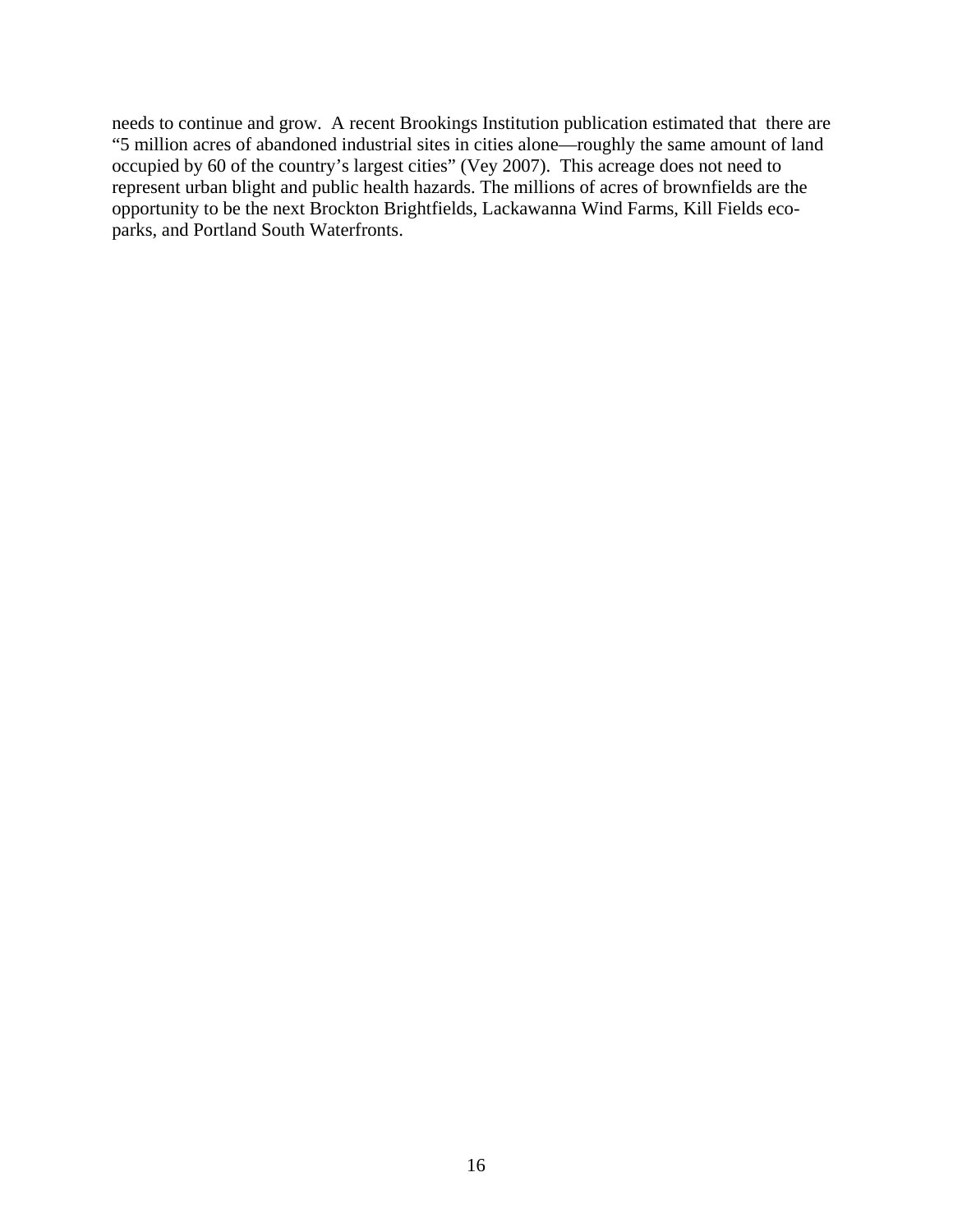### **Sources**

- AWEA. 2007. *Wind Energy: An Untapped Resource*. American Wind Energy Association 2006 [cited Dec 6 2007]. Available from http://www.awea.org/pubs/factsheets/Wind\_Energy\_An\_Untapped\_Resource.pdf.
- Brake, A. G. 2007. *Grimshaw to Green the Bronx: Affordable housing initiative introduces sustainable living*. The Achitects Newspaper, February 14, 2007 2007 [cited Dec 6 2007].
- Cannon, P. 2008. *Ruddiman Creek cleanup finished on schedule*. USEPA 2006 [cited December 2008]. Available from http://yosemite.epa.gov/opa/admpress.nsf/fdeef3661eb3b846852572a00065683e/b315cd 838f4acbda8525716f00775a12!OpenDocument.
- Census, B. U. *American FactFinder 2005 American Community Survey: Historical Census Data*, January 28, 2007 2005 [cited December 2007. Available from http://factfinder.census.gov.
- Evans, D. 2008. Groundwork USA Reusing Brownfields for Community Benefit: Program Update.
- Fowler, K. M., and E. M. Rauch. 2007. Using Integrated Design Strategies And Energy Efficient Technologies To Enhance Green Buildings. *Strategic Planning for Energy and the Environment* 26 (4):43-54.
- Kats, G. 2003. The Costs and Financial Benefits of Green Buildings. *A Report to California's Sustainable Building Task Force October*.
- KCMO. 2007. *Riverfront Heritage Trail Spirit of Kansas City Regional Scenic Byway*. Office of the Mayor 2004 [cited December 2007]. Available from www.kcmo.org.
- Larsen, L. D. 2008. *HEALTH CONSULTATION Health Risks Associated With Exposure to Contaminated Sediments RUDDIMAN CREEK WATERSHED (a/k/a RUDDIMAN DRAIN AREA) MUSKEGON, MUSKEGON COUNTY, MICHIGAN*. Michigan Department of Community Health Division of Environmental and Occupational Epidemiology 2001 [cited December 2008]. Available from http://www.atsdr.cdc.gov/HAC/PHA/ruddimancreek/rcw\_p1.html.
- MPCA, M. P. C. A. 2007. *Brownfields to Green Space*. Minnesota Pollution Control Agency 2006 [cited Dec 5 2007].
- Nishida, J. 2002. Letter from the office of Governor Parris Glendening: Montgomery Park. Annapolis, MD.
- Ribeiro, L. 2007. *A Bright Idea for a Brownfield: Brockton, Mass., Brightfield Photovoltaic Array Facilitate's City's Transformation to a Clean Energy Future*. Environmental Design+Construction 2007a [cited December 6 2007]. Available from